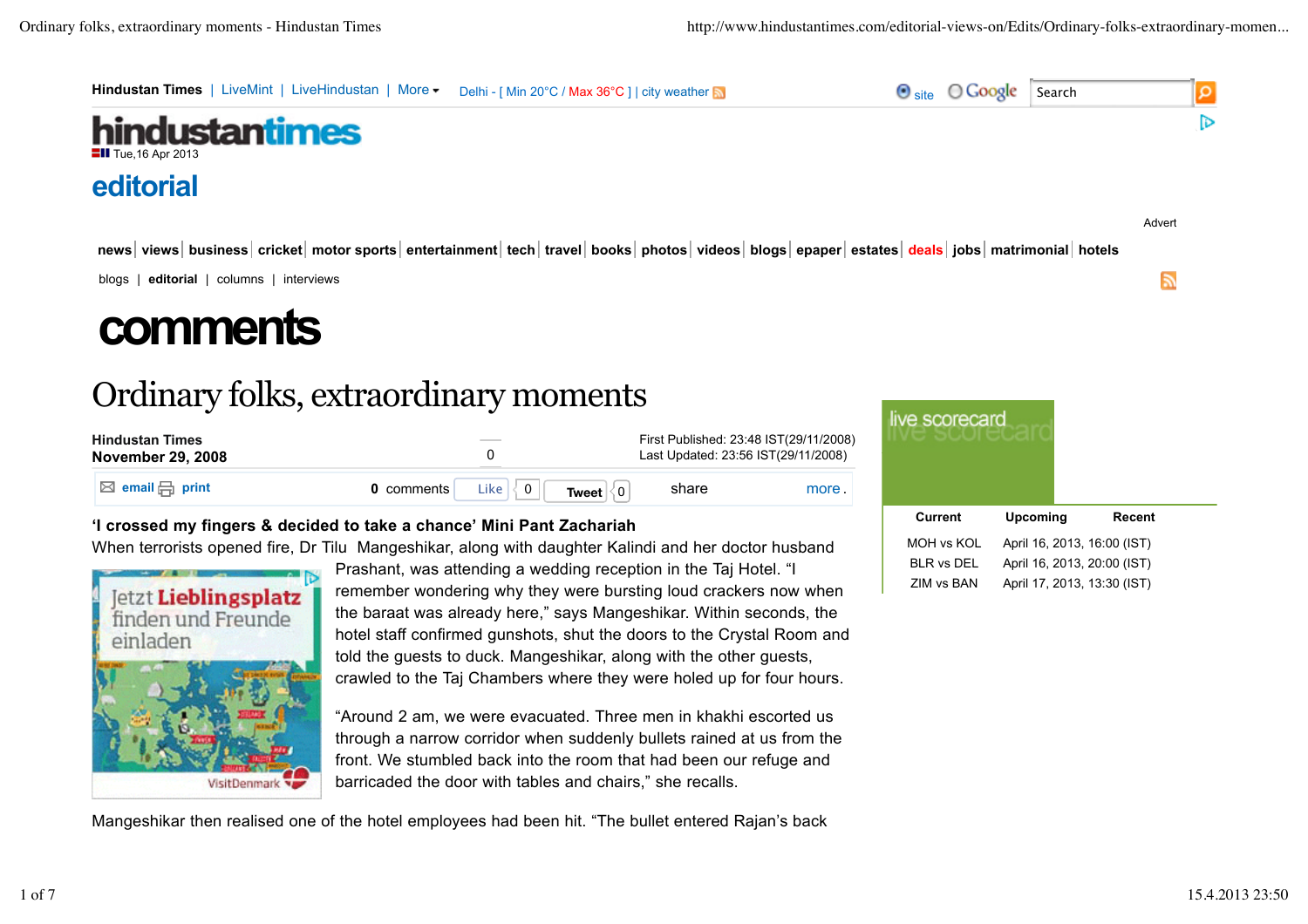and had come out from the front, through the abdomen. His intestines had popped out." With no sanitised gloves in sight, Mangeshikar grabbed the hotel serviettes and pushed back the intestines into the wounded man.

"The bleeding was controlled but Rajan was writhing in pain. We did not know how long the ordeal would last and I had to do something." Fortunately, one of the foreigners had some painkillers. "I just had to take a call. I had to take a chance and cross my fingers Rajan would make it," she says.

The painkillers worked. The injured man calmed down. When help finally came at 8 am on Thursday, Rajan was rushed to Bombay Hospital for immediate medical care. He was reported to have survived, thanks in no small way to Dr Mangeshikar.

#### *mini.zachariah@hindustantimes.com*

#### **'I wasn't afraid. I just wanted to ensure they got out safe'**

#### **G. Mohiuddin Jeddy**

Little did 26-year-old Italian Consulate employee Abhijit Dalvi know that heavily armed terrorists would play party pooper at the end of the Festa Italiana 2008 held at the Oberoi on the evening of November 26. What he did know, however, was his duty — to help evacuate 13 Italian delegates who were caught in the death trap that was the luxury hotel.

The Mumbai resident had just returned home when he received calls from Italian delegates informing him of the firing at the hotel. Accompanied by his boss Salvatore Ianniello, Dalvi rushed out in his motorbike.

He recalls, "While parking my bike, I saw a speeding police jeep pass by escorting a Skoda car. The car changed its route; the police opened fire and there was an exchange of fire."

Despite witnessing the shootout, Dalvi went on to help rescue 13 Italian delegates hiding in the kitchen's basement along with other guests. "No one was allowed near the hotel. But the guests were being let out in batches of 10 and the last of my delegates came out by midnight," says Dalvi.

The delegates, 12 of whom were women, were in a state of shock says Dalvi who heard their accounts first hand. "They saw the terrorists barge into the hotel and fire indiscriminately and said that around 50 চ

Advertisement

# most viewed **stories photos videos**

- **Aamir Khan asks for distracting SRK poster to be** removed?
- Shah Rukh Khan makes late night visit to Sanjay Dutt
- Like Ranbir, I also had many girlfriends and link-ups: Rishi Kapoor
- BO Report: Commando earns Rs 3.39 crore in two days
- Delhi: 10-yr-old girl sexually assaulted inside bus

more »

#### **Follow @httweets**

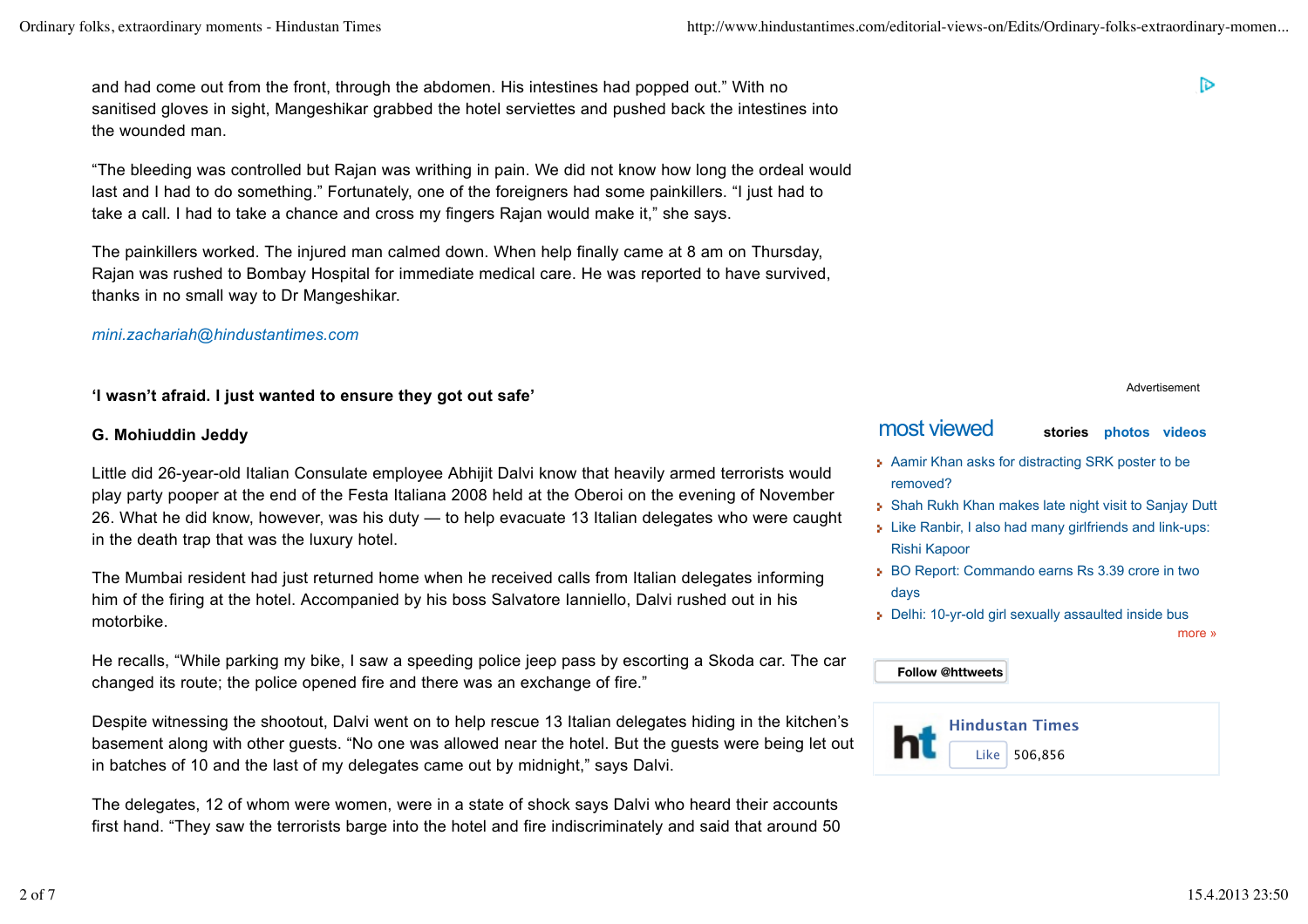bodies were lying in the lobby," he narrates.

Until morning, Dalvi and his troupe of 13 hid in the parking lot of the INOX cinema hall nearby. "When I learnt of a Lufthansa bus leaving the area, I sent the delegates in it to the Italian Consulate on Peddar road." He also arranged vehicles for some foreigners who were hiding.

Recounting the horror of the delegates and the volatility of the situation, Dalvi admits that it was a very dangerous situation as the terrorists could have attacked anytime. "I wasn't really scared. I just wanted to ensure that the delegates got out safe."

#### **'I told my family this was more important'**

### **Riddhi Shah**

On Wednesday night, 39-year-old Sanjay Sawant was taking an unwell friend to GT Hospital. And then the terrorists struck."We heard gunshots", says Sawant. "The cops told me that they couldn't do much. They were completely unprepared to deal with the terrorists who were so heavily armed," he says. '

His family was calling every five minutes, begging him to come home, but Sawant says "injured people and bodies were pouring into the hospital" and the staff couldn't handle everything. So after calling fellow Shiv Sainiks from the shakha nearby, he got some injured back by ambulance and helped load dead bodies into the cars.

He got home at 3: 30 am, only to return in four hours. "We then started helping the patients out. "Some needed blood. We donated. Others needed to get in touch with family. We organised that," he says.

At nine pm, Sawant headed to Colaba, close to Nariman House. "The restaurants in the area were shut. People in neighbouring buildings didn't have much to eat. We got a restaurant opened up, and gave food and water to several residents," he says. The police were focussed on the Taj and the Oberoi operations. Every time guns went off near Nariman House, Sawant's heart jumped. "But by then, I'd dealt with the fear. If I have to die, I'd rather die while helping others."

#### *riddhi.shah@hindustantimes.com*

**'I was scared but my voice didn't fumble'**

#### **Rajendra Aklekar**

Advertisement

D

#### **What's HOT**

- **HT Property! Your search for property ends here**
- Swatantra, India's Journey to financial freedom
- **Look for brides**

## top stories

- Two dead, 46 injured in Boston Marathon blasts
- **BJP backs Modi, spat with JD(U) gets ugly**
- Chinese PM's plan to woo India before Singh is off to Japan
- **Govt's role in coalgate probe suspect, SC told**
- Status report in Italian marines case likely today